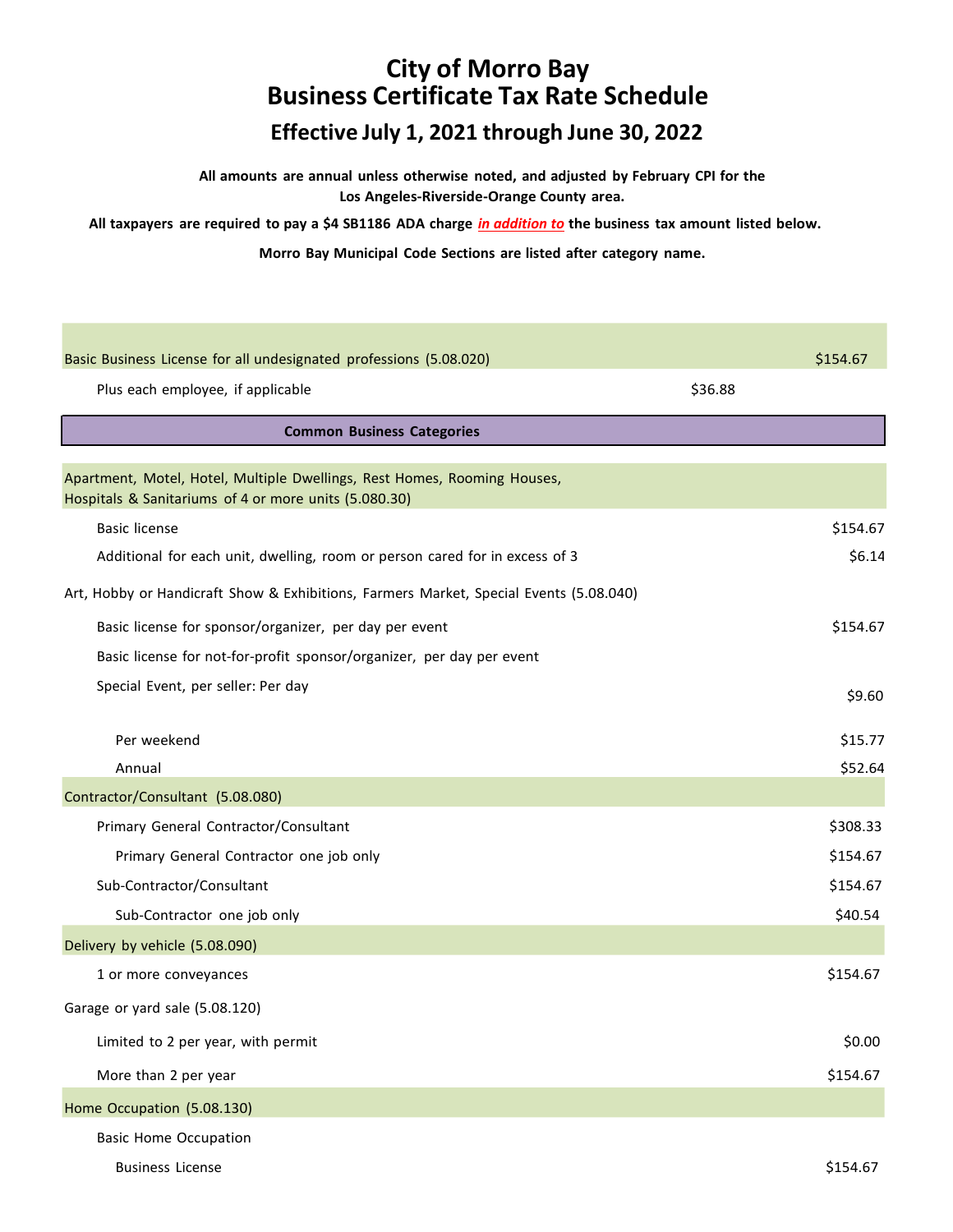**All amounts are annual unless otherwise noted, and adjusted by February CPI for the Los Angeles-Riverside-Orange County area.**

All taxpayers are required to pay a \$4 SB1186 ADA charge in addition to the business tax amount listed below.

**Morro Bay Municipal Code Sections are listed after category name.**

| Home Occupation (5.08.130) - continued                                                                                                                |          |
|-------------------------------------------------------------------------------------------------------------------------------------------------------|----------|
| Required, one-time Permit Processing Fee                                                                                                              | \$74.76  |
| Home Occupation Exception Business License; must qualify by submitting latest<br>tax return, including Schedule C                                     |          |
| Occupations which are intended to augment or supplement primary source of income                                                                      |          |
|                                                                                                                                                       | \$64.92  |
| Required, one-time Permit Processing Fee                                                                                                              | \$74.76  |
| Low Revenue Business; must qualify annually by submitting latest tax return, including<br>Schedule C, or estimate if new business (Ord No. 590)       |          |
| Gross receipts under \$12,000 per year for all work conducted in Morro Bay                                                                            | \$36.60  |
| Required, one-time Permit Processing Fee (only if Home Occupation)                                                                                    | \$74.76  |
| Very Low Revenue Business; must qualify initially by submitting latest tax return, including Schedule C, or estimate if new<br>business (Ord No. 597) |          |
| Gross receipts under \$4,000 per year for all work conducted in Morro Bay;<br>no requirement to complete business tax certificate                     |          |
| Real Estate (5.08.170)                                                                                                                                |          |
| Calif. Licensed Broker                                                                                                                                | \$154.67 |
| Each Salesman or Agent                                                                                                                                | \$36.88  |
| Each Employee                                                                                                                                         | \$26.72  |
| Trailer House, RV or Mobile Home Park (5.08.210)                                                                                                      |          |
| Rental Spaces 1-3                                                                                                                                     | \$154.67 |
| Plus additional per space                                                                                                                             | \$6.14   |
| Non-Profit Organizations (5.04.050), exempt from Business Tax; must pay SB1186                                                                        |          |
|                                                                                                                                                       |          |
| All Other Business Categories                                                                                                                         |          |

Ambulance \$126.39

Auctioneers (5.08.050)

Per day, no fixed place of business  $$154.67$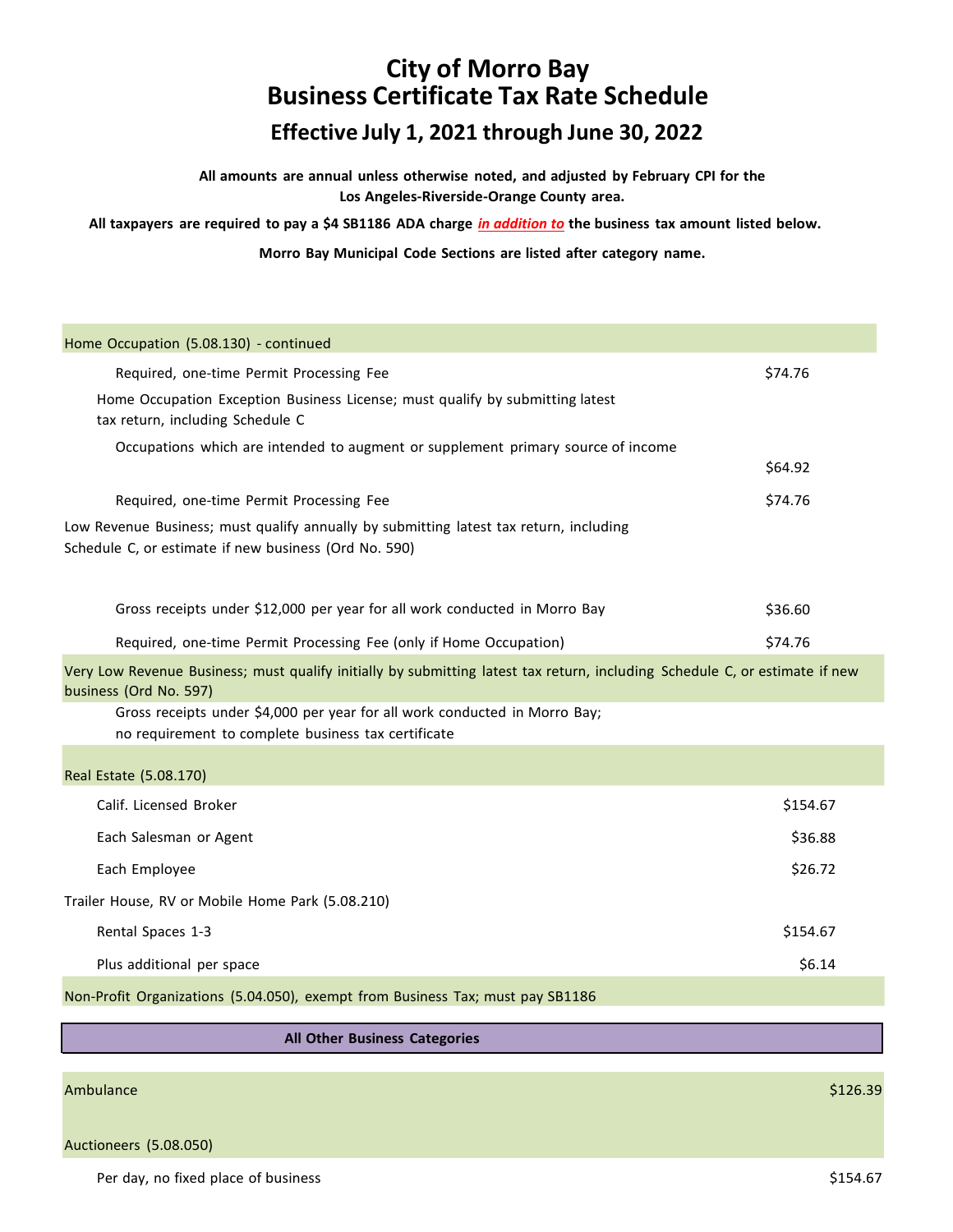**All amounts are annual unless otherwise noted, and adjusted by February CPI for the Los Angeles-Riverside-Orange County area.**

All taxpayers are required to pay a \$4 SB1186 ADA charge in addition to the business tax amount listed below.

**Morro Bay Municipal Code Sections are listed after category name.**

| Carnival and/or Circus, per day (5.08.060)                                                                        |          | \$620.54 |
|-------------------------------------------------------------------------------------------------------------------|----------|----------|
| Covers all activities within the perimeter of the event                                                           |          |          |
| Coin-Operated Vending Machine(s) (5.08.070)                                                                       |          |          |
| Gross receipts for all machines                                                                                   |          | $1\%$    |
| Fire, Wreck or Bankrupt Sale (5.08.100)                                                                           |          |          |
| Each sale                                                                                                         |          | \$218.61 |
| Additional in excess of 3 days, per day                                                                           |          | \$126.39 |
| Flea Markets (5.08.110)                                                                                           |          |          |
| Minimum per Salesperson                                                                                           |          | \$12.29  |
| Money Lenders & Pawnshops (5.08.140)                                                                              |          | \$620.54 |
| Non-Profit Organizations (5.04.050), exempt from Business Tax; must pay SB1186                                    |          |          |
| Public Utilities (5.08.160)                                                                                       |          | \$154.67 |
| Exception: when City Franchise Tax is greater than annual Business Tax Rate                                       |          |          |
| Private Patrol (5.04.330)                                                                                         |          | \$77.21  |
| Rides, Shows, Public Dances, and Exhibitions (5.08.180)                                                           |          |          |
| Exhibiting Animals or Trick Riding, Wire Dancing or other Exhibitions<br>(Exception No Fee or Admission), per day | \$64.92  |          |
| Merry-Go-Round, Revolving Wheel Chute, Tobaggan, Slide, Mechanical Riding<br>Contrivance or Pony Ride             | \$64.92  |          |
| Public Dance (Exception No Fee or Admission), per day                                                             | \$64.92  |          |
| Tent Show or Itinerant Show (Exception No Fee or Admission), per day                                              | \$154.67 |          |
| Wrestling or Boxing Show, per day                                                                                 | \$64.92  |          |
| Secondhand Store or Junkdealer (5.08.190)                                                                         |          | \$154.67 |